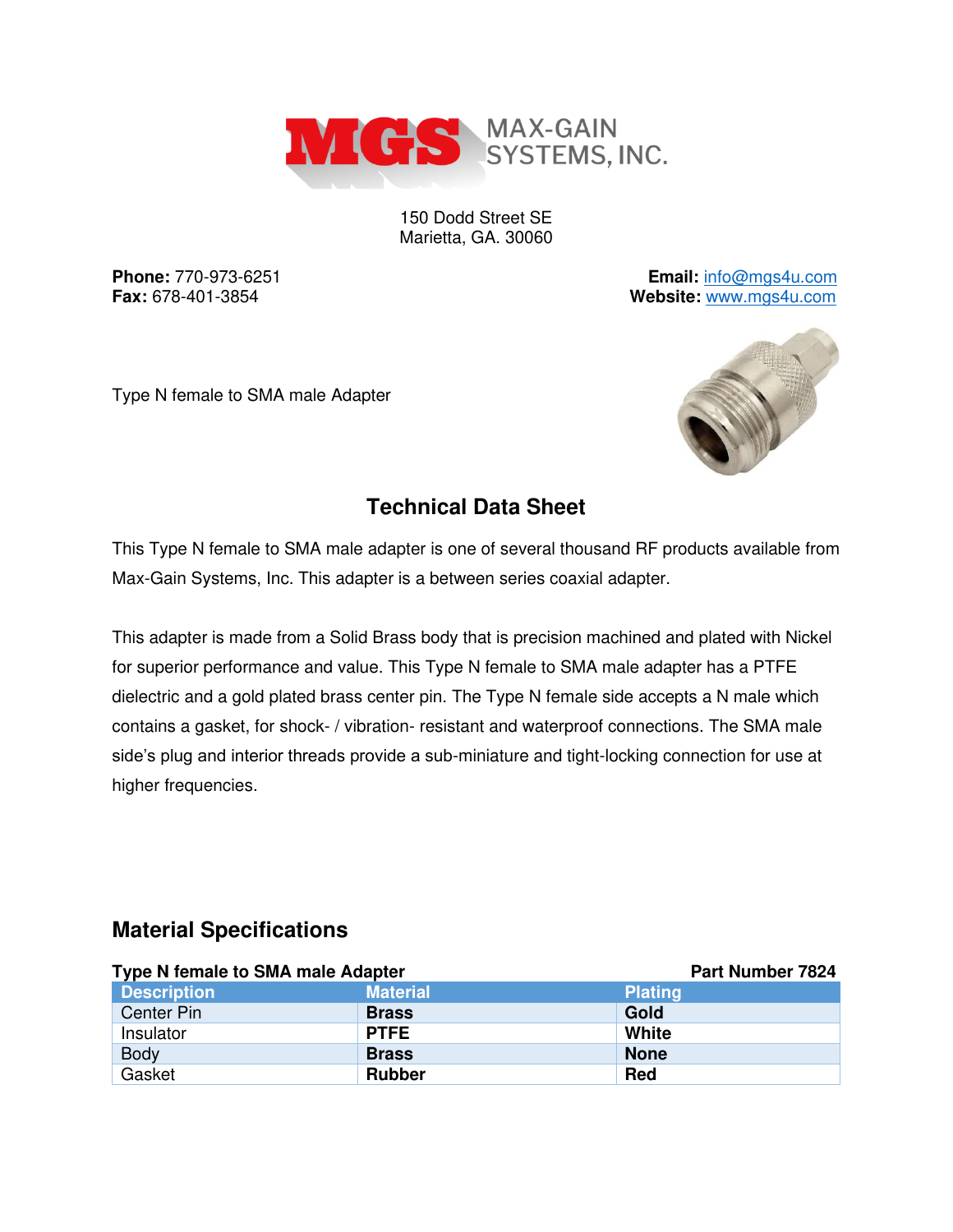# **Mechanical Specifications**

| <b>Size</b> | <b>Dimension</b>            |
|-------------|-----------------------------|
| Length      | 1.11 in $(28.2 \text{ mm})$ |
| Width       | $0.61$ in (15.5 mm)         |
| Height      | $0.61$ in $(15.5$ mm)       |
| Weight      | $0.8$ oz $(22 g)$           |

### **Environmental Specifications**

| Temperature            | <b>Spec</b>           |
|------------------------|-----------------------|
| <b>Operating Range</b> | $-65$ to $+165$ deg C |

### **Compliance Certifications** (see product page for current documentation)

**Availability** Click the following link (or enter part number in the "SEARCH" bar at the top of any page of the website) to obtain additional part information including price, inventory and certifications:<https://mgs4u.com/product/n-female-to-sma-male-adapter-7824/>